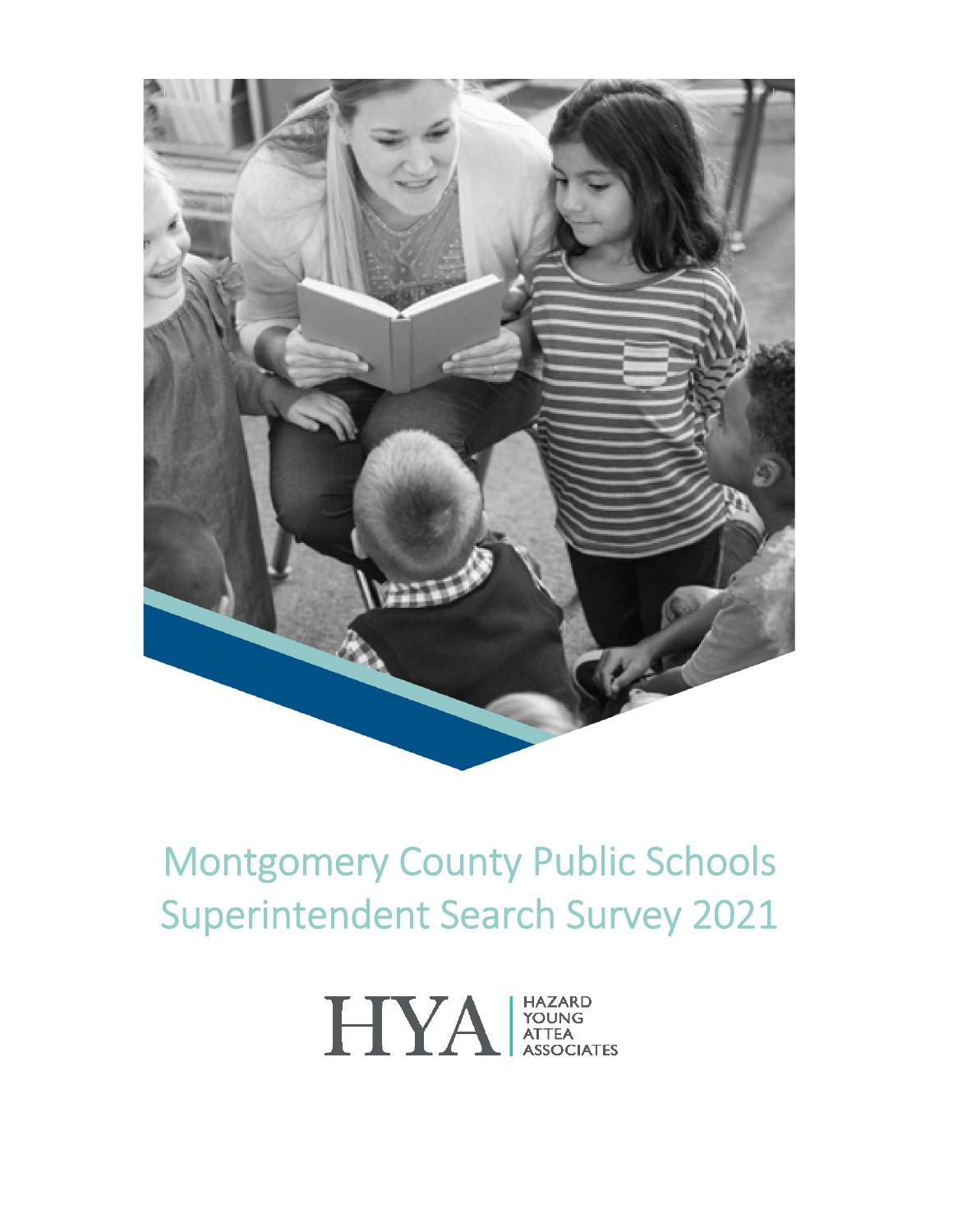

# TABLE OF CONTENTS

### **METHODOLOGY**

The survey results contained in this document are based on HYA's research related to superintendent leadership standards. The survey addresses both district performance and desired characteristics of the superintendent in relation to the following areas:

- Vision and Values (VV) The leader's ability to provide a clear and compelling vision for the future, align district programs to the broader vision of the district, and uphold high expectations for all stakeholders
- Teaching and Learning (TL) The leader's ability to guide educational programs, make data-driven decisions, and implement effective instructional change
- Community Engagement (CE) The leader's ability to be the voice of the district, engage with the community, and involve stakeholders in realizing the district's vision
- Management (M) The leader's ability to guide operations, manage resources, recruit and retain highly effective personnel, and create an equitable accountability system for all employees

Through the understanding of stakeholder's views regarding the state of the district and the desired profile of the next superintendent, this report will help the district prioritize the desired characteristics of the superintendent in a way that will advance the priorities of the community.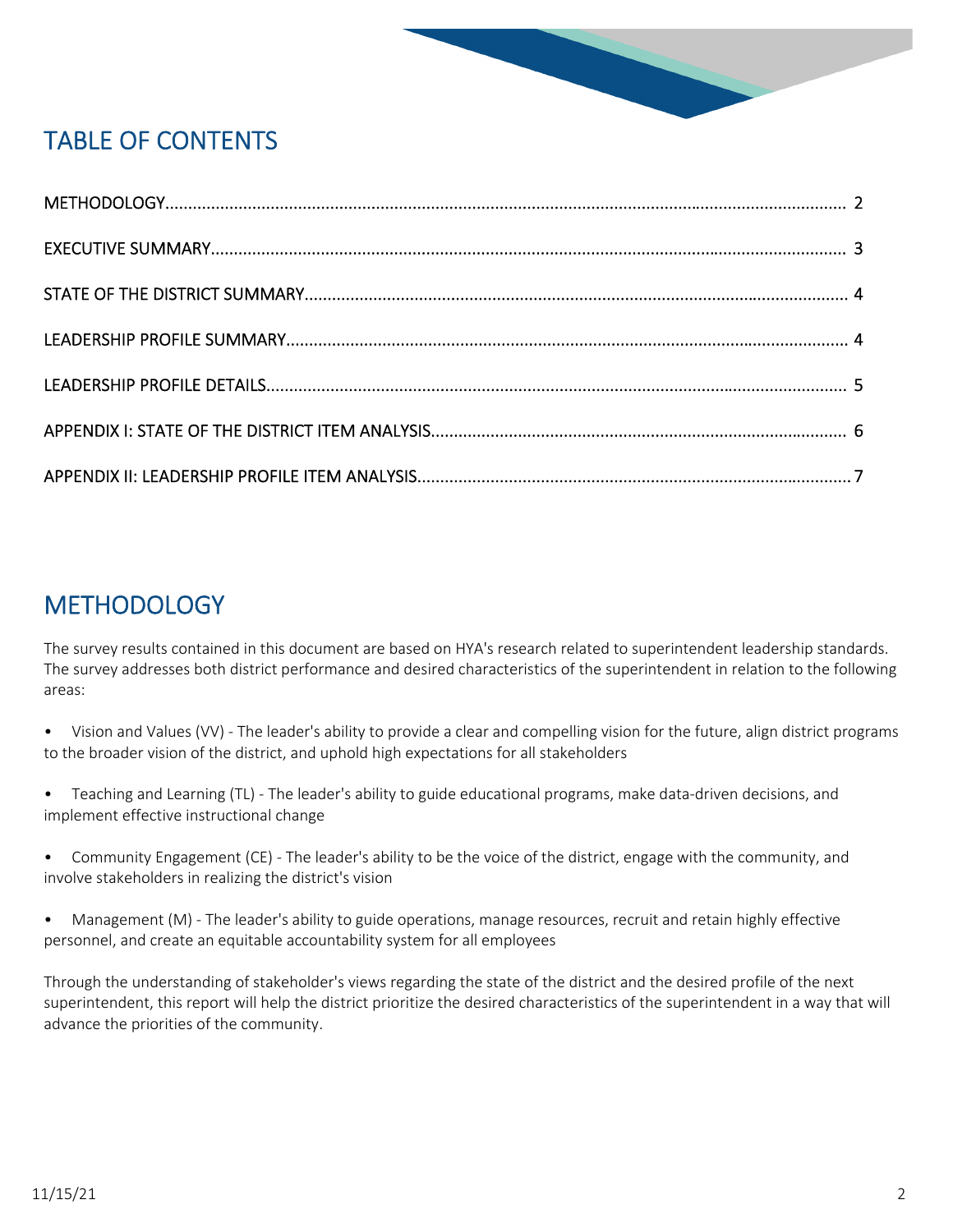

### EXECUTIVE SUMMARY

The Montgomery County Public Schools Superintendent Search Survey 2021 was completed by 3171 stakeholders. The largest stakeholder group surveyed were parents or guardians. Parents or guardians represented 40.6 percent of all respondents. A third of respondents were teachers. They made up the second most populous stakeholder group at 32.7 percent of all respondents. The third largest participant group were students at 9.7 percent of all respondents.

Regarding the State of the District, the following statements were perceived to be district strengths:

- Technology is integrated into the classroom. (TL)
- The district employs effective teachers, administrators and support staff in its schools. (M)
- Employees are held accountable to high standards. (M)
- The district engages with diverse racial, cultural and socio-economic groups. (CE)
- Facilities are well maintained. (M)

The top-rated leadership profile characteristics constituents desire in a new superintendent are:

- Foster a positive, professional climate of mutual trust and respect among faculty, staff, and administrators (CE)
- Provide transparent communication (CE)
- Understand and be sensitive to the needs of a diverse student population (TL)
- Recruit, employ, and retain effective personnel throughout the District and its schools (M)
- Establish a culture of high expectations for all students and personnel (VV)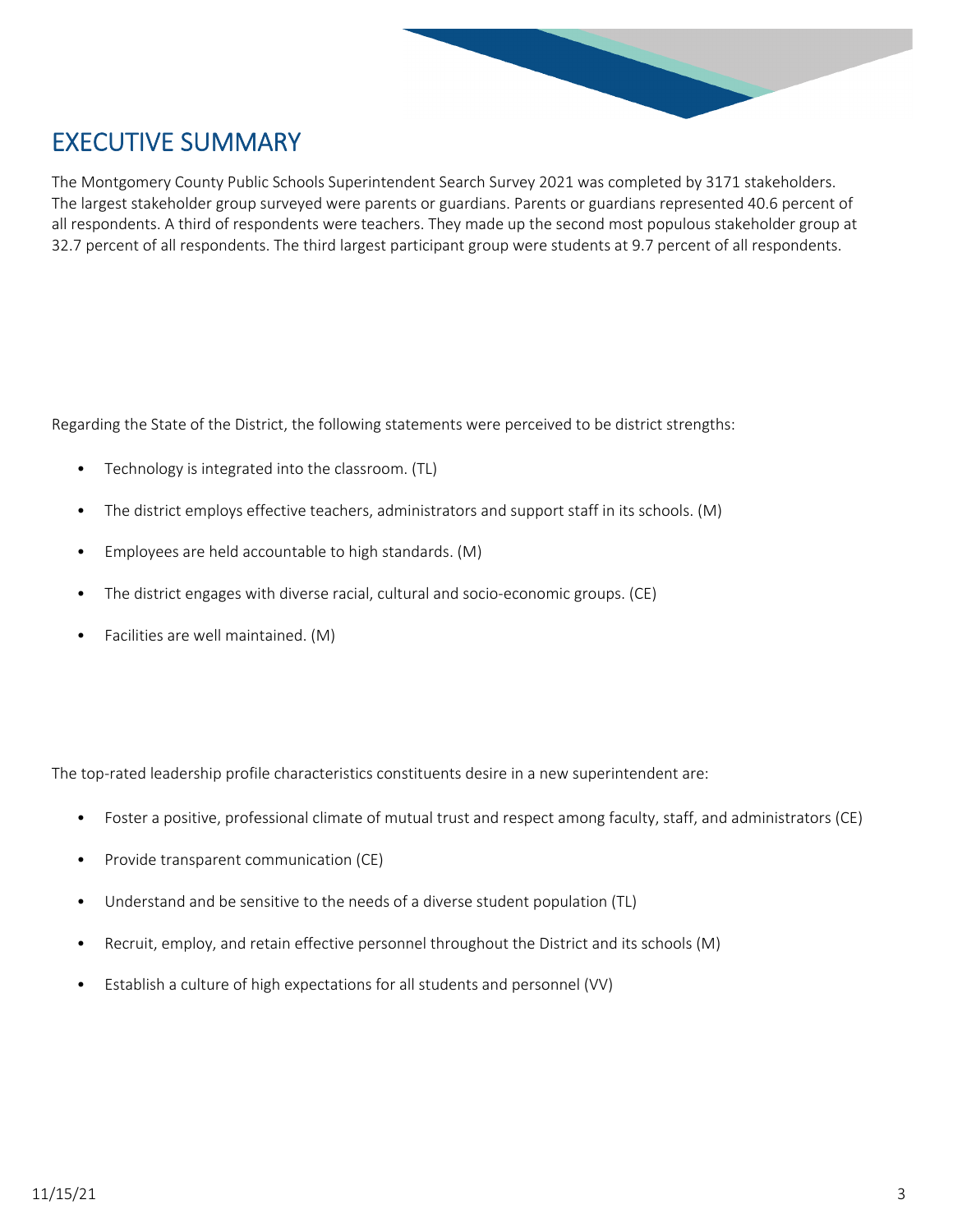

# ANALYSIS

#### State of the District Summary

Respondents rated statements related to the state of the district on a scale of 1 (Strongly Disagree) to 5 (Strongly Agree). Each statement corresponds to one of the following constructs: Vision & Values, Teaching &Learning, Community Engagement, and Management. Overall results are presented below; results for individual items are reported in the appendix.



#### State of the District Results by Constituent Group

#### Leadership Profile Summary

Respondents were asked to select leadership statements that are most important in selecting a new superintendent. Each statement corresponds to one of the following constructs: Vision & Values, Teaching & Learning, Community Engagement, and Management. Overall results are presented below; results for individual items are reported on the next page.



#### Leadership Profile Results by Constituent Group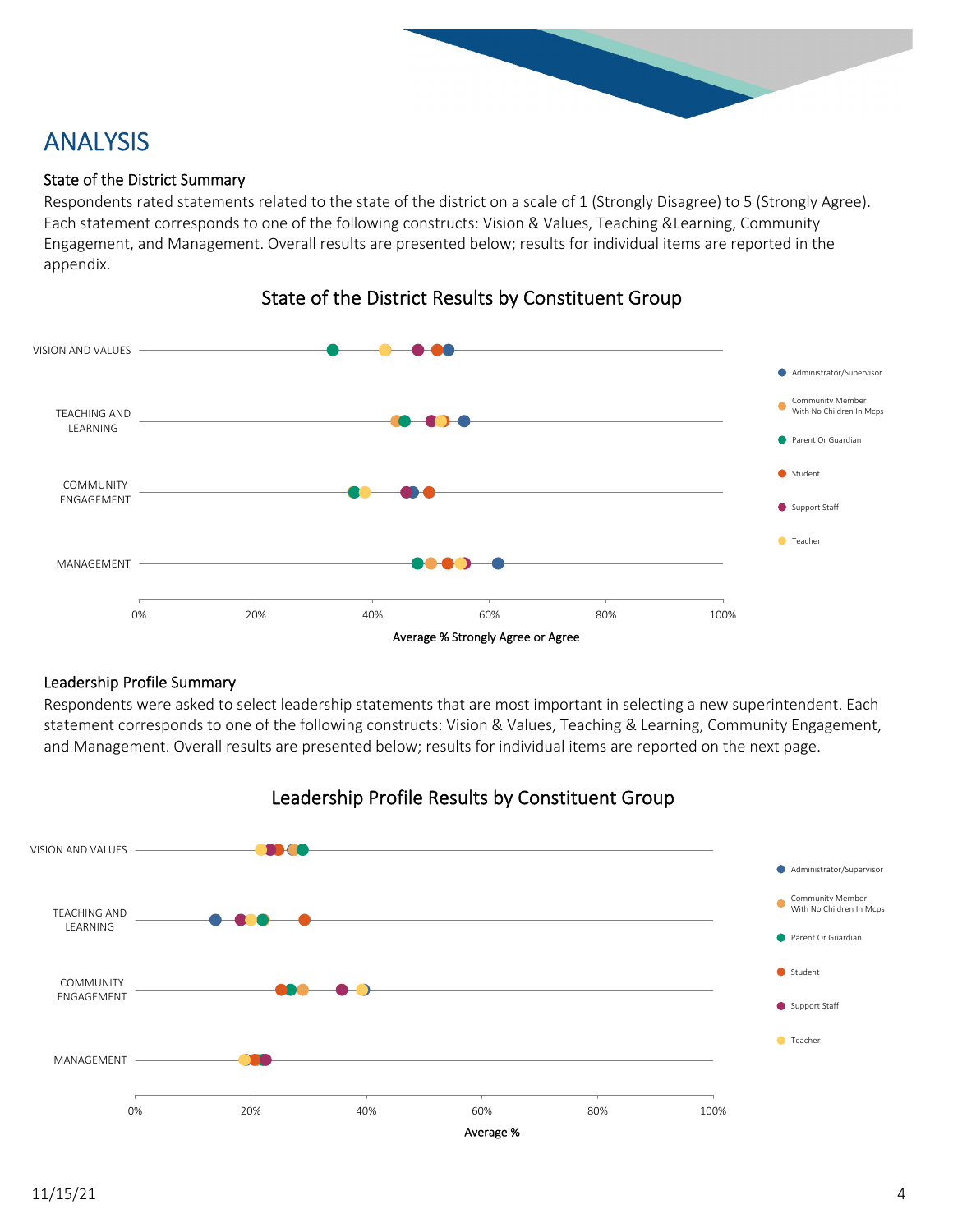

## LEADERSHIP PROFILE DETAILS

Respondents were asked to select 4 statements they deem most important in selecting a new superintendent. Results by constituent group are presented below. Each constituent group's top 4 most frequently selected statements are depicted by blue cells (reading the chart vertically); consensus is illustrated as multiple constituent groups selected the same statements (reading the chart horizontally).

|                                                                                                                  | Top 4         |                                                   |                                   |                                 |                  |                        |                   |
|------------------------------------------------------------------------------------------------------------------|---------------|---------------------------------------------------|-----------------------------------|---------------------------------|------------------|------------------------|-------------------|
|                                                                                                                  | All<br>(3171) | Administrator/S Member With<br>upervisor<br>(154) | Community<br>No Children<br>(130) | Parent Or<br>Guardian<br>(1286) | Student<br>(307) | Support Staff<br>(257) | Teacher<br>(1037) |
| Foster a positive, professional climate of mutual trust and respect<br>among faculty, staff, and administrators  | 52%           |                                                   |                                   |                                 |                  |                        |                   |
| Provide transparent communication                                                                                | 44%           |                                                   |                                   |                                 |                  |                        |                   |
| Understand and be sensitive to the needs of a diverse student<br>population                                      | 42%           |                                                   |                                   |                                 |                  |                        |                   |
| Recruit, employ, and retain effective personnel throughout the<br>District and its schools                       | 40%           |                                                   |                                   |                                 |                  |                        |                   |
| Establish a culture of high expectations for all students and<br>personnel                                       | 37%           |                                                   |                                   |                                 |                  |                        |                   |
| Demonstrate a deep understanding of educational research and<br>emerging best practices and implement strategies | 34%           |                                                   |                                   |                                 |                  |                        |                   |
| Provide a clear, compelling vision for the future                                                                | 22%           |                                                   |                                   |                                 |                  |                        |                   |
| Be visible throughout the District and actively engaged in<br>community life                                     | 22%           |                                                   |                                   |                                 |                  |                        |                   |
| Integrate personalized educational opportunities into the<br>instructional program                               | 20%           |                                                   |                                   |                                 |                  |                        |                   |
| Be an effective manager of the Districts' day-to-day operations                                                  | 18%           |                                                   |                                   |                                 |                  |                        |                   |
| Effectively plan and manage the long-term financial health of the<br>District                                    | 17%           |                                                   |                                   |                                 |                  |                        |                   |
| Provide guidance for district-wide curriculum and instruction                                                    | 15%           |                                                   |                                   |                                 |                  |                        |                   |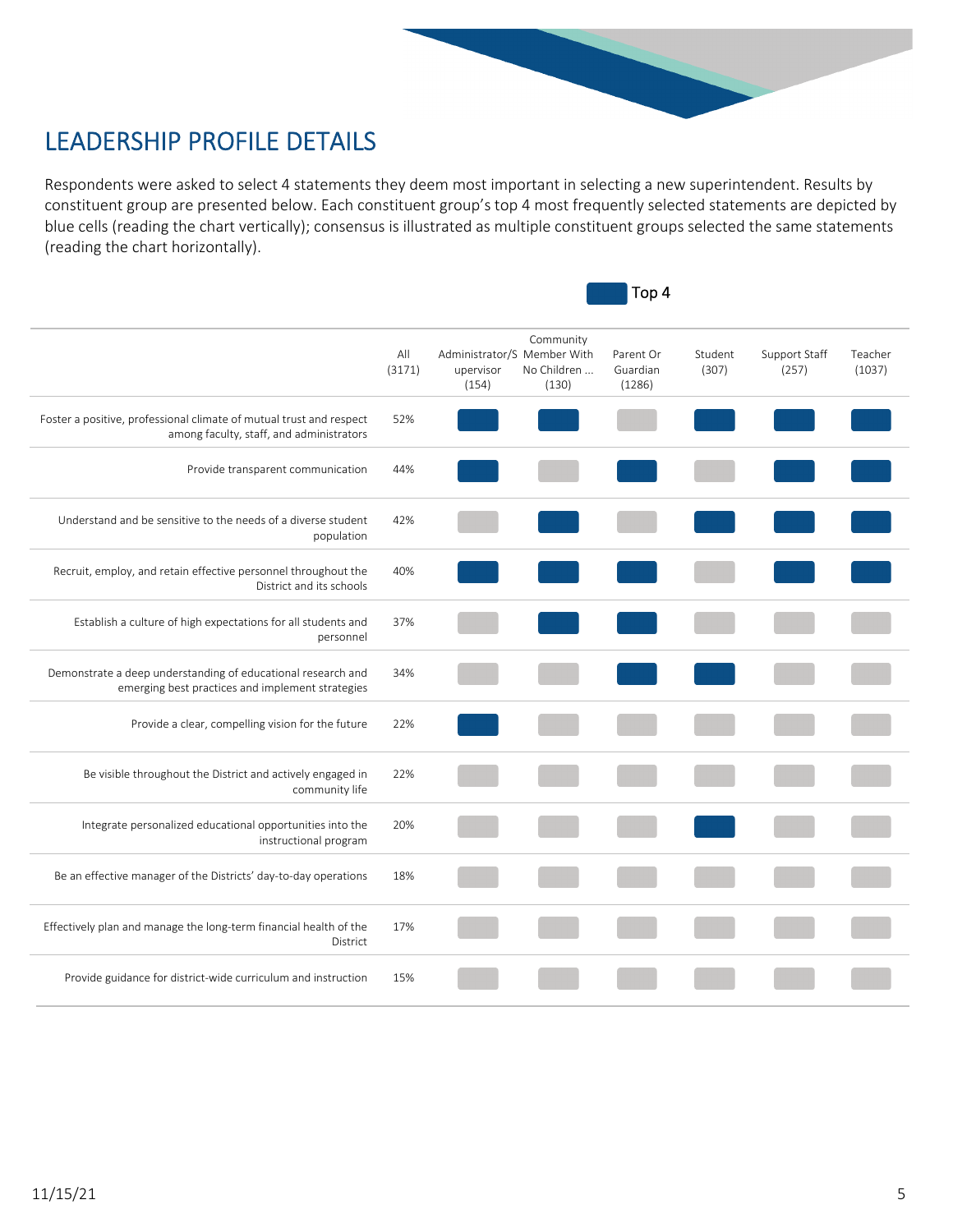### APPENDIX I: STATE OF THE DISTRICT ITEM ANALYSIS

Percentages of parents, students, administrators, teachers, community members, and other constituents selecting 5 (Strongly Agree) or 4 (Agree) for each item are presented below.

|                                                                                                    | All<br>(3171) | Administrator/S<br>upervisor<br>(154) | Community<br>Member With<br>No Children<br>(130) | Parent Or<br>Guardian<br>(1286) | Student<br>(307) | Support Staff<br>(257) | Teacher<br>(1037) |
|----------------------------------------------------------------------------------------------------|---------------|---------------------------------------|--------------------------------------------------|---------------------------------|------------------|------------------------|-------------------|
| <b>OVERALL</b>                                                                                     |               |                                       |                                                  |                                 |                  |                        |                   |
| Please rate the overall quality of education in the<br>District.                                   | 53%           | 63%                                   | 58%                                              | 50%                             | 64%              | 56%                    | 51%               |
| <b>VISION AND VALUES</b>                                                                           |               |                                       |                                                  |                                 |                  |                        |                   |
| The district provides a clear, compelling shared vision<br>for the future.                         | 39%           | 52%                                   | 38%                                              | 31%                             | 44%              | 49%                    | 43%               |
| The district is heading in the right direction.                                                    | 28%           | 37%                                   | 37%                                              | 24%                             | 49%              | 38%                    | 23%               |
| The district has high performance standards for all<br>students.                                   | 43%           | 56%                                   | 36%                                              | 35%                             | 49%              | 46%                    | 49%               |
| The district makes decisions based on information from<br>data and research.                       | 35%           | 49%                                   | 39%                                              | 29%                             | 35%              | 42%                    | 40%               |
| The district is working to close achievement and<br>opportunity gaps.                              | 47%           | 62%                                   | 45%                                              | 43%                             | 51%              | 46%                    | 50%               |
| <b>TEACHING AND LEARNING</b>                                                                       |               |                                       |                                                  |                                 |                  |                        |                   |
| The district provides a well-rounded educational<br>experience for all students.                   | 35%           | 48%                                   | 35%                                              | 33%                             | 44%              | 39%                    | 33%               |
| Teachers personalize instructional strategies to address<br>individual learning needs.             | 47%           | 55%                                   | 37%                                              | 33%                             | 41%              | 47%                    | 68%               |
| District schools are safe.                                                                         | 49%           | 54%                                   | 47%                                              | 48%                             | 43%              | 42%                    | 53%               |
| The social and emotional needs of students are being<br>addressed.                                 | 35%           | 42%                                   | 25%                                              | 35%                             | 32%              | 35%                    | 35%               |
| Students are on track to be ready for the next grade and<br>ultimately college and career ready.   | 33%           | 35%                                   | 33%                                              | 36%                             | 40%              | 33%                    | 25%               |
| Technology is integrated into the classroom.                                                       | 80%           | 83%                                   | 64%                                              | 78%                             | 78%              | 75%                    | 86%               |
| <b>COMMUNITY ENGAGEMENT</b>                                                                        |               |                                       |                                                  |                                 |                  |                        |                   |
| The district engages the community as a partner to<br>improve the school system.                   | 35%           | 51%                                   | 32%                                              | 30%                             | 34%              | 42%                    | 37%               |
| There is transparent communication from the District.                                              | 23%           | 28%                                   | 25%                                              | 25%                             | 33%              | 29%                    | 17%               |
| The district engages with diverse racial, cultural and<br>socio-economic groups.                   | 53%           | 54%                                   | 42%                                              | 51%                             | 58%              | 51%                    | 57%               |
| <b>MANAGEMENT</b>                                                                                  |               |                                       |                                                  |                                 |                  |                        |                   |
| Facilities are well maintained.                                                                    | 49%           | 59%                                   | 48%                                              | 50%                             | 45%              | 52%                    | 49%               |
| The district is fiscally responsible.                                                              | 33%           | 51%                                   | 38%                                              | 29%                             | 37%              | 35%                    | 31%               |
| The district employs effective teachers, administrators<br>and support staff in its schools.       | 59%           | 67%                                   | 53%                                              | 55%                             | 48%              | 55%                    | 68%               |
| Employees are held accountable to high standards.                                                  | 54%           | 54%                                   | 44%                                              | 41%                             | 41%              | 57%                    | 73%               |
| District technology infrastructure is sufficient to support<br>use of technology in the classroom. | 49%           | 59%                                   | 38%                                              | 51%                             | 53%              | 51%                    | 44%               |